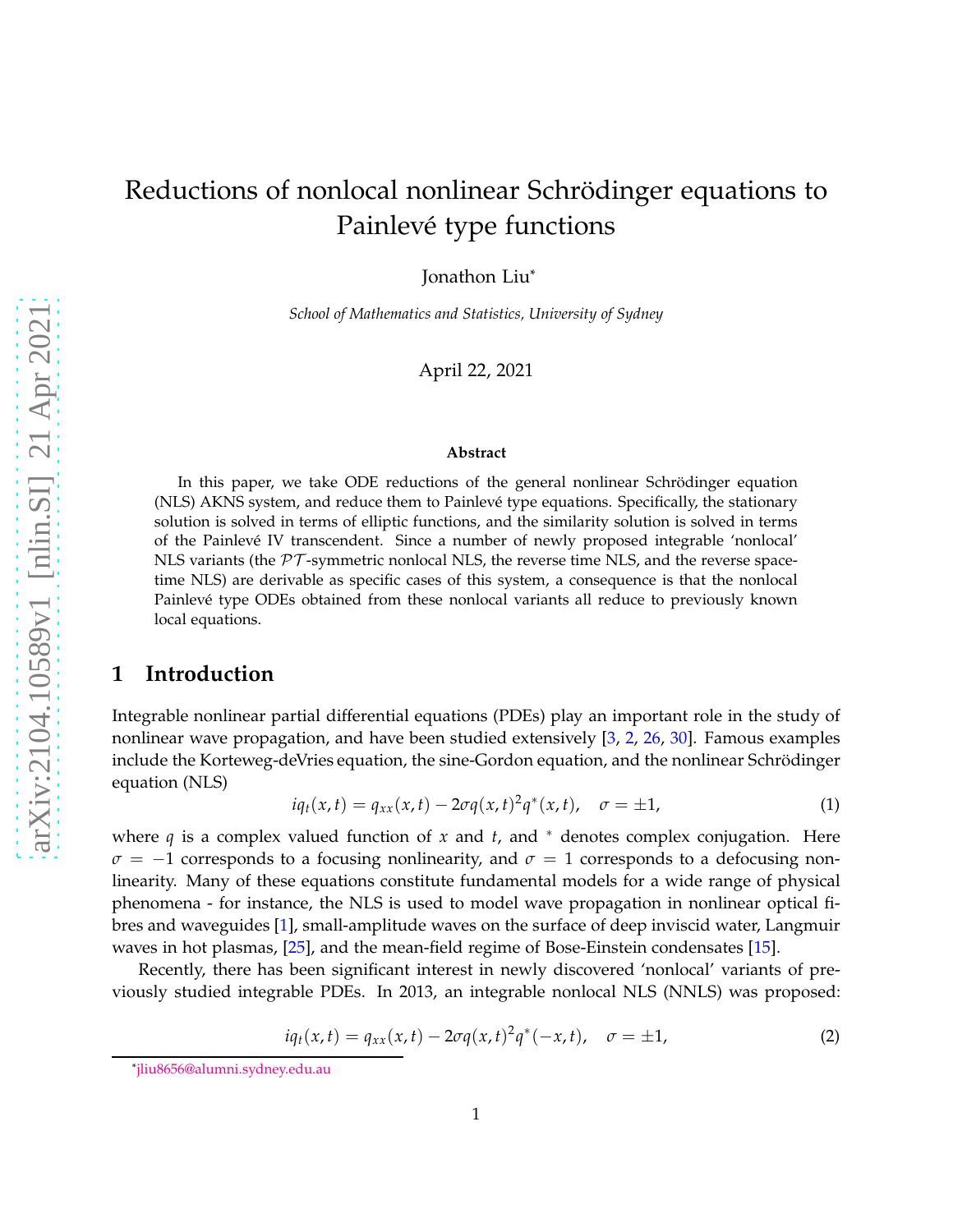where the 'nonlocality' refers to the simultaneous dependence on *x* and −*x* [\[4](#page-6-4)]. This inspired the discovery of many other integrable nonlocal equations [\[5](#page-6-5), [21\]](#page-7-3). Among these, two further integrable NLS variants that are nonlocal in time were recovered: the reverse space-time NLS (RST NLS)

$$
iq_t(x,t) = q_{xx}(x,t) - 2\sigma q(x,t)^2 q(-x,-t), \quad \sigma = \pm 1,
$$
 (3)

and the reverse time NLS (RT NLS)

$$
iq_t(x,t) = q_{xx}(x,t) - 2\sigma q(x,t)^2 q(x,-t), \quad \sigma = \pm 1.
$$
 (4)

Each of these four equations are obtainable via the integrable AKNS system [\[2](#page-6-1)]

<span id="page-1-4"></span><span id="page-1-3"></span><span id="page-1-2"></span><span id="page-1-1"></span><span id="page-1-0"></span>
$$
iq_t = q_{xx} - 2q^2r,\tag{5a}
$$

$$
-ir_t = r_{xx} - 2r^2q,
$$
\t(5b)

<span id="page-1-5"></span>which establishes their integrability, since the same inverse scattering procedure will broadly apply to all of them, albeit with new symmetry relationships imposed [\[5](#page-6-5), [31](#page-7-4)]. Under the symmetry reduction

<span id="page-1-6"></span>
$$
r(x,t) = \sigma q^*(x,t),\tag{6}
$$

the system [\(5\)](#page-1-0) becomes equivalent to the classic NLS for *q*. The nonlocal variants [\(2\)](#page-1-1), [\(3\)](#page-1-2), [\(4\)](#page-1-3) are obtained in a similar manner from [\(5\)](#page-1-0) via the reductions

NNLS :  $r(x,t) = \sigma q^*(-x,t)$ , (7)

RST NLS: 
$$
r(x,t) = \sigma q(-x,-t),
$$
 (8)

RT NLS: 
$$
r(x,t) = \sigma q(x,-t). \tag{9}
$$

Notably, each of NLS variants [\(1\)](#page-1-4)-[\(4\)](#page-1-3) can thus be viewed as a specific solution of the system [\(5\)](#page-1-0).

The reverse space NNLS has been intensely studied since its introduction [\[27](#page-7-5), [20](#page-7-6), [18](#page-7-7), [19\]](#page-7-8). In particular, an interesting property is that it exhibits so-called 'parity-time ( $\mathcal{PT}$ ) symmetry'. That is, it can be viewed as a quantum mechanical (time-dependent) Schrödinger equation

$$
iq_t(x,t) = q_{xx}(x,t) + V(x,t)q(x,t),
$$
\n(10)

$$
V(x,t) = -2\sigma q(x,t)q^*(-x,t),
$$
\n(11)

where the self-induced potential  $V(x, t)$  satisfies the  $\mathcal{PT}$ -symmetry condition  $V^*(-x, t) = V(x, t)$ [\[4](#page-6-4)]. This gives a connection to the field of  $\mathcal{PT}$ -symmetric quantum mechanics,  $\mathcal{PT}$ -symmetric optics, and other  $\mathcal{PT}$ -symmetric physical applications which are currently the subject of much research activity [\[6,](#page-6-6) [17](#page-7-9), [22](#page-7-10)].

The general N-soliton behaviour of each of the three nonlocal NLS variants was investigated recently in [\[31](#page-7-4)], which demonstrated new soliton behaviours for these equations, arising from novel configurations of eigenvalues in the spectral plane. The relation between nonlocal and local versions of integrable equations was studied in [\[29\]](#page-7-11), which demonstrated that in some cases it is possible to transform from the nonlocal to local case and vice versa. In terms of applications, the NNLS [\(2\)](#page-1-1) was derived in a physical application of magnetics [\[16](#page-6-7)], and more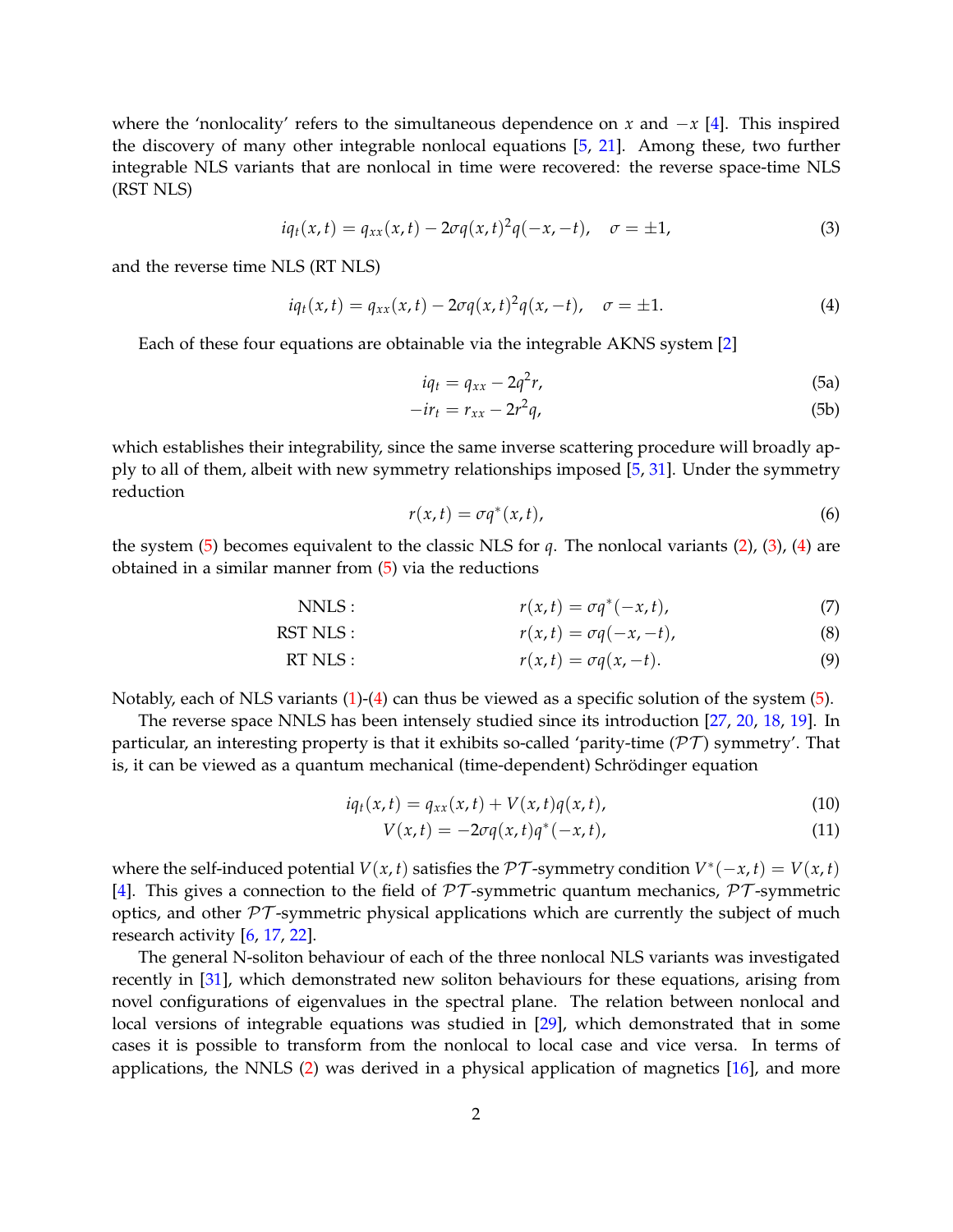generally, nonlocal space/time couplings in integrable equations may be used to model scenarios involving correlated events [\[24](#page-7-12)].

Another interesting aspect of integrable nonlinear PDEs is their relation to nonlinear ordinary differential equations (ODEs). It is well-known that reductions of integrable nonlinear PDEs yield (possibly after a transformation) ODEs of Painlevé type - which is to say the solutions of these ODEs do not have any movable singularities that are worse than poles [\[23\]](#page-7-13). Notable among Painlevé type ODEs are the Painlevé equations - a class of nonlinear second-order equations that define special functions called the Painlevé transcendents. These functions have many interesting analytic properties, and arise in a broad range of applications, like in the solutions of integrable PDEs such as the NLS, in statistical physics, random matrices, and quantum field theory [\[11](#page-6-8), [12,](#page-6-9) [13](#page-6-10)]. Whilst extensive efforts have been made to classify Painlevé type ODEs, with complete results obtained in certain cases, classification in general remains an open problem [\[10](#page-6-11)].

<span id="page-2-0"></span>In the case of the original NLS, it is known that the stationary solution  $q(x,t) = e^{i\lambda t} f(x)$ yields the ODE

$$
-\lambda f = f'' - 2\sigma f^2 f^*
$$
\n(12)

which is solved in terms of elliptic functions (the ODEs that define elliptic functions are of Painlevé type). Further, the similarity solution  $q(x, t) = \frac{1}{\sqrt{2\pi}}$  $\frac{1}{2t}Q(z)$ ,  $z = \frac{x}{\sqrt{2t}}$  leads to

$$
-iQ - izQ'' = Q'' - 2\sigma Q^2 Q^*
$$
\n(13)

which is solved in terms of Painlevé IV [\[7](#page-6-12), [9\]](#page-6-13).

It was noted in [\[5](#page-6-5)] that taking analogous reductions for the nonlocal variants of NLS yield new Painlevé type equations that are nonlocal analogues of these previously known ones. In [\[28\]](#page-7-14), the general stationary solution of the NNLS was investigated and reduced down to an elliptic function. However, to our best knowledge, the other reductions have not been studied.

In this brief communication, we deal with the AKNS system [\(5\)](#page-1-0) in general and via integrating and transforming, obtain a superset of solutions for the 1) stationary solution case and 2) the similarity solution case. This solution set will also form a superset of the stationary and similarity solutions for each of the four NLS variants. We demonstrate that the general stationary case reduces to an equation solvable by known elliptic functions, and the general similarity solution reduces to Painlevé IV. That is, the broad outcomes that occur for the reductions of the standard NLS also hold for the other three nonlocal variants. Further, the nonlocal Painlevé type ODEs we obtain are solved in terms of previously known functions and so do not define any truly new functions.

#### **2 General stationary solution**

Consider the stationary solution

$$
q(x,t) = e^{i\lambda t} f(x),
$$
\n(14)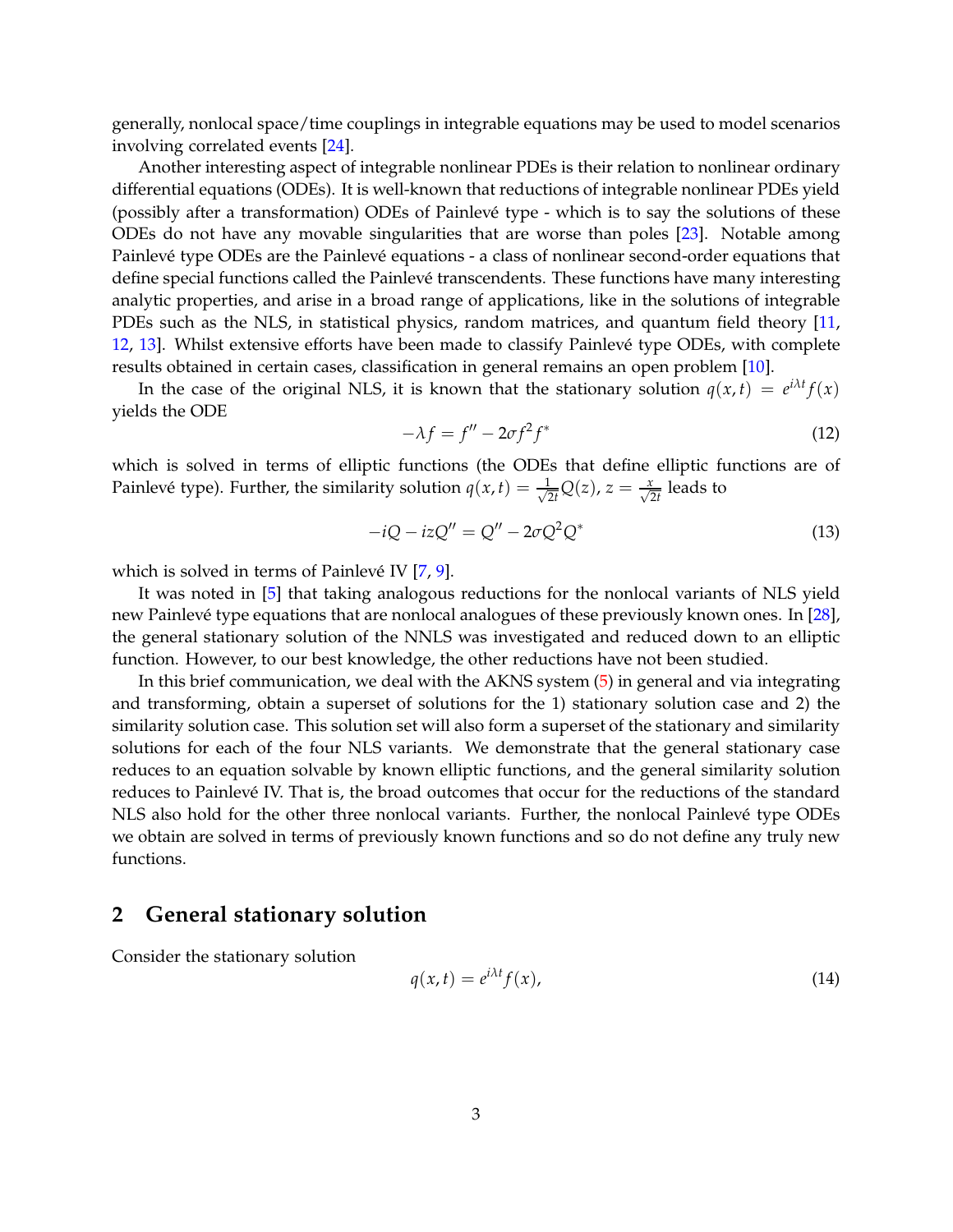where  $f(x)$  is a function  $\mathbb{R} \to \mathbb{C}$ , and  $\lambda \in \mathbb{R}$  is a constant. Then  $q_t = i\lambda q$ , and for each of the four symmetry reductions [\(6\)](#page-1-5) to [\(9\)](#page-1-6), we will have  $r_t = -i\lambda r$ , which can be seen from

NLS: 
$$
r(x,t) = \sigma q^*(x,t) = \sigma e^{-i\lambda t} f^*(x), \qquad (15a)
$$

NNLS: 
$$
r(x,t) = \sigma q^*(-x,t) = \sigma e^{-i\lambda t} f^*(-x), \qquad (15b)
$$

RST NLS: 
$$
r(x,t) = \sigma q(-x,-t) = \sigma e^{-i\lambda t} f(-x), \qquad (15c)
$$

RT NLS: 
$$
r(x,t) = \sigma q(x,-t) = \sigma e^{-i\lambda t} f(x).
$$
 (15d)

Further, in each case [\(15a\)](#page-3-0) to [\(15d\)](#page-3-1), we can write  $r(x,t) := \sigma e^{-i\lambda t} g(x)$ , where  $g(x)$  is related to *f*(*x*) through some combination of complex conjugation and the operation  $x \rightarrow -x$ . For instance, in the case of the NNLS reduction [\(15b\)](#page-3-2) we have  $g(x) = f^*(-x)$ .

Hence, without loss of generality we can simplify the AKNS system [\(5\)](#page-1-0) to the ODE system

<span id="page-3-3"></span><span id="page-3-1"></span>
$$
-\lambda f = f'' - 2\sigma f^2 g,\tag{16a}
$$

<span id="page-3-2"></span><span id="page-3-0"></span>
$$
-\lambda g = g'' - 2\sigma g^2 f,\tag{16b}
$$

which incorporates the stationary solutions of all four NLS variants as specific cases. In particular, for the nonlocal symmetry reductions, taking the stationary solution yields new Painlevé type equations which are nonlocal analogues of  $(12)$  - i.e. equation  $(16a)$  gives:

NNLS: 
$$
-\lambda f(x) = f''(x) - 2\sigma f(x)^2 f^*(-x),
$$
 (17a)

RST NLS: 
$$
-\lambda f(x) = f''(x) - 2\sigma f(x)^2 f(-x). \qquad (17b)
$$

We observe that [\(17a\)](#page-3-0) is the time-independent quantum mechanical Schrödinger equation with the  $\mathcal{PT}$ -symmetric self-induced potential  $-2\sigma f(x)f^*(-x)$ .

From here, we will neglect the relationship between *f* and *g*, and solve for the ODE system [\(16\)](#page-3-3) in general. We use [\(16a\)](#page-3-0) to express *g* in terms of *f* and *f* ′′. Differentiating twice yields an expression for *g* ′′ in terms of *f* and derivatives of *f* . Thus, we can replace all instances of *g* and *g* ′′ in [\(16b\)](#page-3-2) to obtain a fourth-order ODE in *f*

$$
f^{(4)}f^2 - 2\lambda f^2 f'' - 3ff''^2 + 2\lambda ff'^2 - 4f^{(3)}ff' + 6f'^2 f'' = 0.
$$
 (18)

Noting the homogeneity of terms, we use the well-known substitution

$$
v(x) := \frac{f'(x)}{f(x)}\tag{19}
$$

which is valid for *f* not identically 0, to obtain an ODE of reduced order in the new function *v*

$$
v^{(3)} - 2\lambda v' - 6v^2 v' = 0.
$$
\n(20)

This can be directly integrated to obtain

$$
v'' - 2v^3 - 2\lambda v - a = 0.
$$
 (21)

where  $a \in \mathbb{C}$  is a constant of integration. Multiplying by  $v'$ , it can be integrated again to

$$
v^2 = v^4 + 2\lambda v^2 + av + b,\tag{22}
$$

with  $a, b \in \mathbb{C}$  constants of integration. The general solution to this ODE is an elliptic function, which can be written as an elliptic integral of the first kind [\[8](#page-6-14)].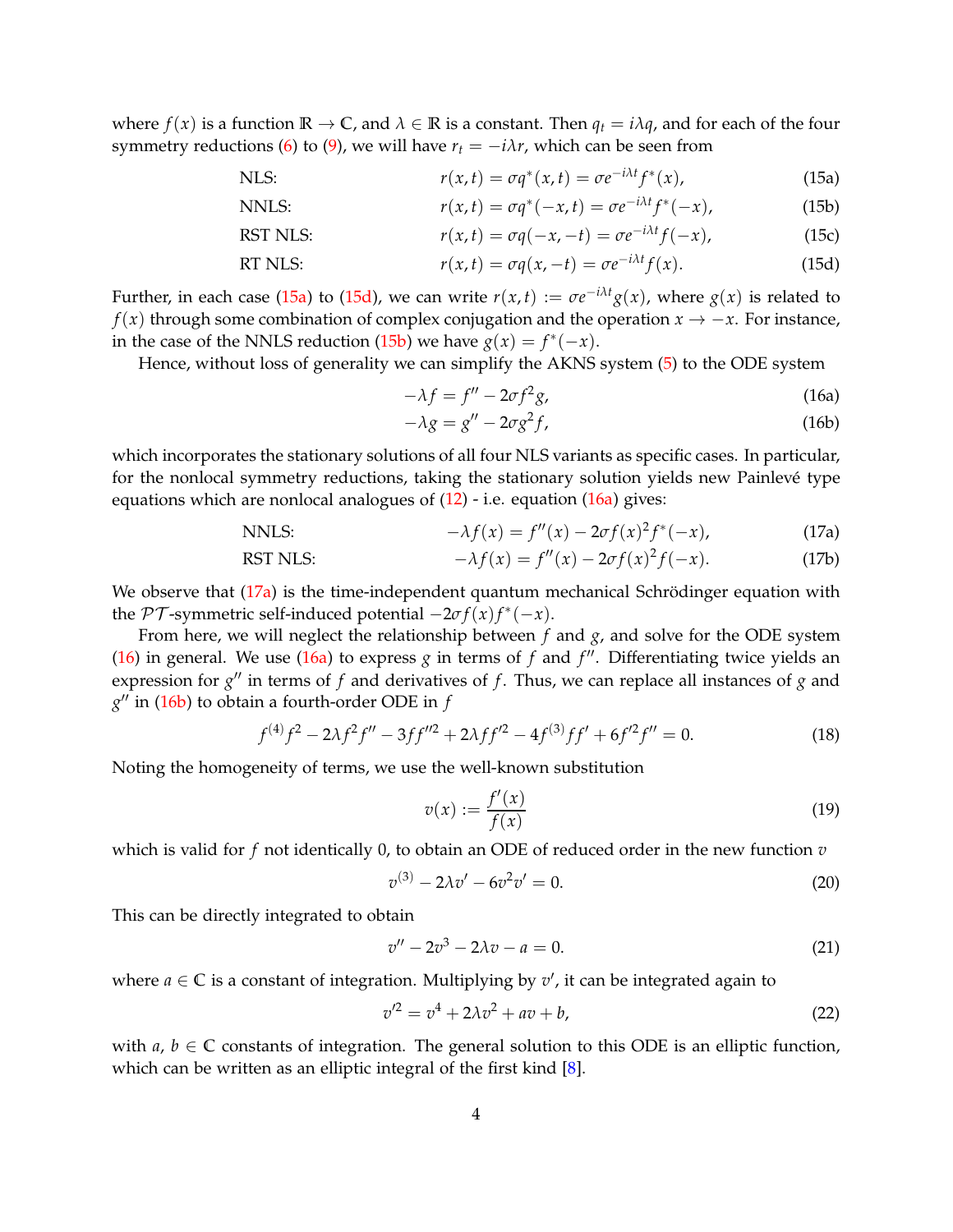# **3 General similarity solution**

Consider the similarity solution

$$
q(x,t) = \frac{1}{(2t)^{1/2}} Q\left(\frac{x}{(2t)^{1/2}}\right), \qquad \qquad r(x,t) = \frac{1}{(2t)^{1/2}} R\left(\frac{x}{(2t)^{1/2}}\right). \tag{23}
$$

Analogously to the previous section, consider what happens for each specific reduction. The  $PT$ -symmetric case behaves nicely:

NLS 
$$
r(x,t) = \sigma q^*(x,t) \iff R(z) = \sigma Q^*(z), \tag{24a}
$$

NNLS 
$$
r(x,t) = \sigma q^*(-x,t) \iff R(z) = \sigma Q^*(-z). \tag{24b}
$$

However, when time reversal is involved, we see

RT NLS 
$$
r(x,t) = \sigma q(x,-t) \iff \frac{1}{\sqrt{2t}} R\left(\frac{x}{\sqrt{2t}}\right) = \frac{\sigma}{\sqrt{-2t}} Q\left(\frac{x}{\sqrt{-2t}}\right)
$$
(25a)

RST NLS, 
$$
r(x,t) = \sigma q(-x, -t) \iff \frac{1}{\sqrt{2t}} R\left(\frac{x}{\sqrt{2t}}\right) = \frac{\sigma}{\sqrt{-2t}} Q\left(-\frac{x}{\sqrt{-2t}}\right),
$$
 (25b)

i.e., there is branch dependence, as noted in [\[5](#page-6-5)]. Let  $\kappa = \frac{1}{\sqrt{2}}$  $\frac{1}{-1} = \pm i$ . Then the above two conditions become

RT NLS 
$$
R(z) = \sigma \kappa Q(\kappa z), \qquad (26a)
$$

RST NLS 
$$
R(z) = \sigma \kappa Q(-\kappa z). \tag{26b}
$$

Substituting in, the AKNS system [\(5\)](#page-1-0) reduces to the ODE system

$$
-iQ - izQ' = Q'' - 2Q^2R,
$$
\n(27a)

<span id="page-4-2"></span><span id="page-4-1"></span><span id="page-4-0"></span>
$$
iR + izR' = R'' - 2R^2Q.
$$
 (27b)

In the cases of the three nonlocal symmetry reductions, we find nonlocal Painlevé equations

$$
\text{NNLS} \qquad -iQ(z) - izQ'(z) = Q''(z) - 2\sigma Q(z)^2 Q^*(-z), \tag{28a}
$$

RT NLS 
$$
-iQ(z) - izQ'(z) = Q''(z) - 2\sigma\kappa Q(z)^{2}Q(\kappa z), \qquad (28b)
$$

RST NLS 
$$
-iQ(z) - izQ'(z) = Q''(z) - 2\sigma \kappa Q(z)^2 Q(-\kappa z).
$$
 (28c)

The first one can be thought of as a  $PT$ -symmetric Painlevé equation [\[5\]](#page-6-5).

Again, we consider *Q*, *R* to be uncoupled and solve for [\(27\)](#page-4-0) in general. Equation [\(27a\)](#page-4-1) can be used to express *R* in terms of *Q*, *Q*′ , and *Q*′′. This can then be used to replace all instances of *R* and its derivatives in [\(27b\)](#page-4-2) to obtain a fourth-order ODE in *Q*

$$
-6izQ'^3 - 6Q'^2Q'' - Q^2(Q^{(4)} + (z^2 - 2i)Q'' + 3zQ')
$$
  
+ 
$$
Q(3Q''^2 + (z^2 + 2i)Q'^2 + Q'(4Q^{(3)} + 6izQ'')) - 2Q^3 = 0.
$$
 (29)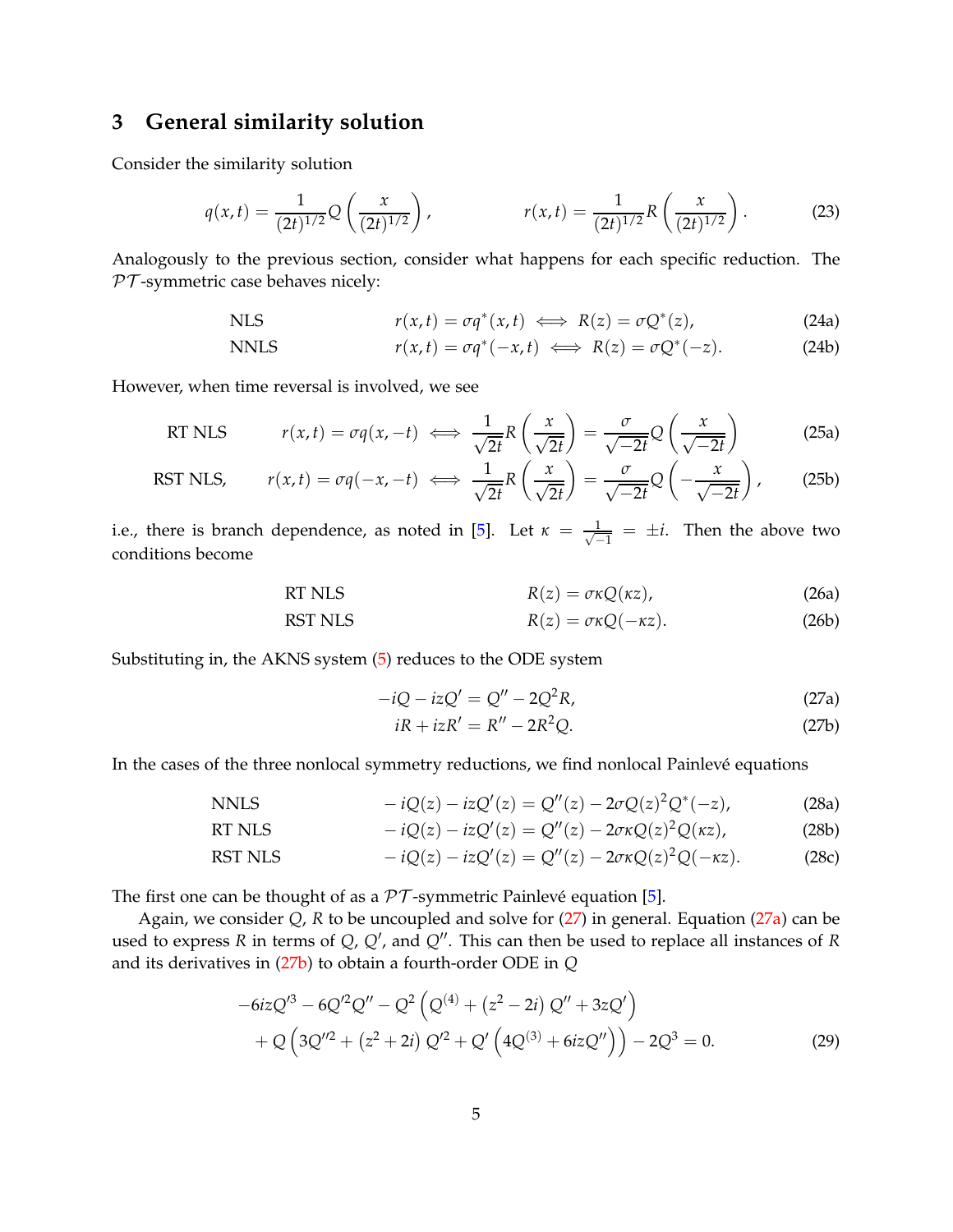Noting again the homogeneity, substitute

$$
V(z) := \frac{Q'(z)}{Q(z)}\tag{30}
$$

to obtain

<span id="page-5-0"></span>
$$
V^{(3)} + z^2 V' - 6izVV' - 6V^2 V' - 2iV' + 3zV - 4iV^2 + 2 = 0.
$$
 (31)

Taking

$$
V(z) = Y(z) - \frac{i}{2}z\tag{32}
$$

transforms [\(31\)](#page-5-0) to

<span id="page-5-1"></span>
$$
Y^{(3)} = 6Y^2Y' + \left(\frac{z^2}{2} + 2i\right)\left(Y' + \frac{i}{2}\right) + iY^2 + zY\tag{33}
$$

which is sometimes known as Chazy VIII.a (see section 6.8 of [\[14](#page-6-15)]) with parameters  $\alpha = \frac{i}{2}$ , *β* = 0, *γ* = 2*i*. The Chazy VIII.a equation has a general solution in terms of Painlevé IV: a final transformation

$$
Y(z) = i\sqrt{\alpha}w(\zeta) - \alpha z = \frac{1}{2}(-1+i)w\left(\frac{1}{2}(-1+i)z\right) - \frac{i}{2}z\tag{34}
$$

takes [\(33\)](#page-5-1) to the canonical Painlevé IV

$$
w'' = \frac{1}{2w}w'^2 + \frac{3}{2}w^3 + 4zw^2 + 2(z^2 - A)w + \frac{B}{w}
$$
\n(35)

with parameters  $A = 1$ , and *B* arbitrary.

## **4 Conclusion**

Two simple ODE reductions of the AKNS system associated with NLS type equations were reduced to well known Painlevé type ODEs through a series of integrations. This includes as specific cases a number of nonlocal and/or  $PT$ -symmetric Painlevé type ODEs that come from reductions of new nonlocal NLS variants.

The simple method we used to deal with ODEs with nonlocal dependency seems like it could be applicable in other cases. That is to say, a future step would be repeating the analysis for some other integrable PDE with ODE reductions known to be solved in terms of Painlevé type functions. One would take the nonlocal version of this PDE, apply an ODE reduction to get another nonlocal Painlevé type ODE, use symmetry to generate a system of equations, and finally recover a single local ODE which can be integrated repeatedly.

## **Acknowledgements**

We would like to thank Professor Nalini Joshi of the University of Sydney for her supervision of this project.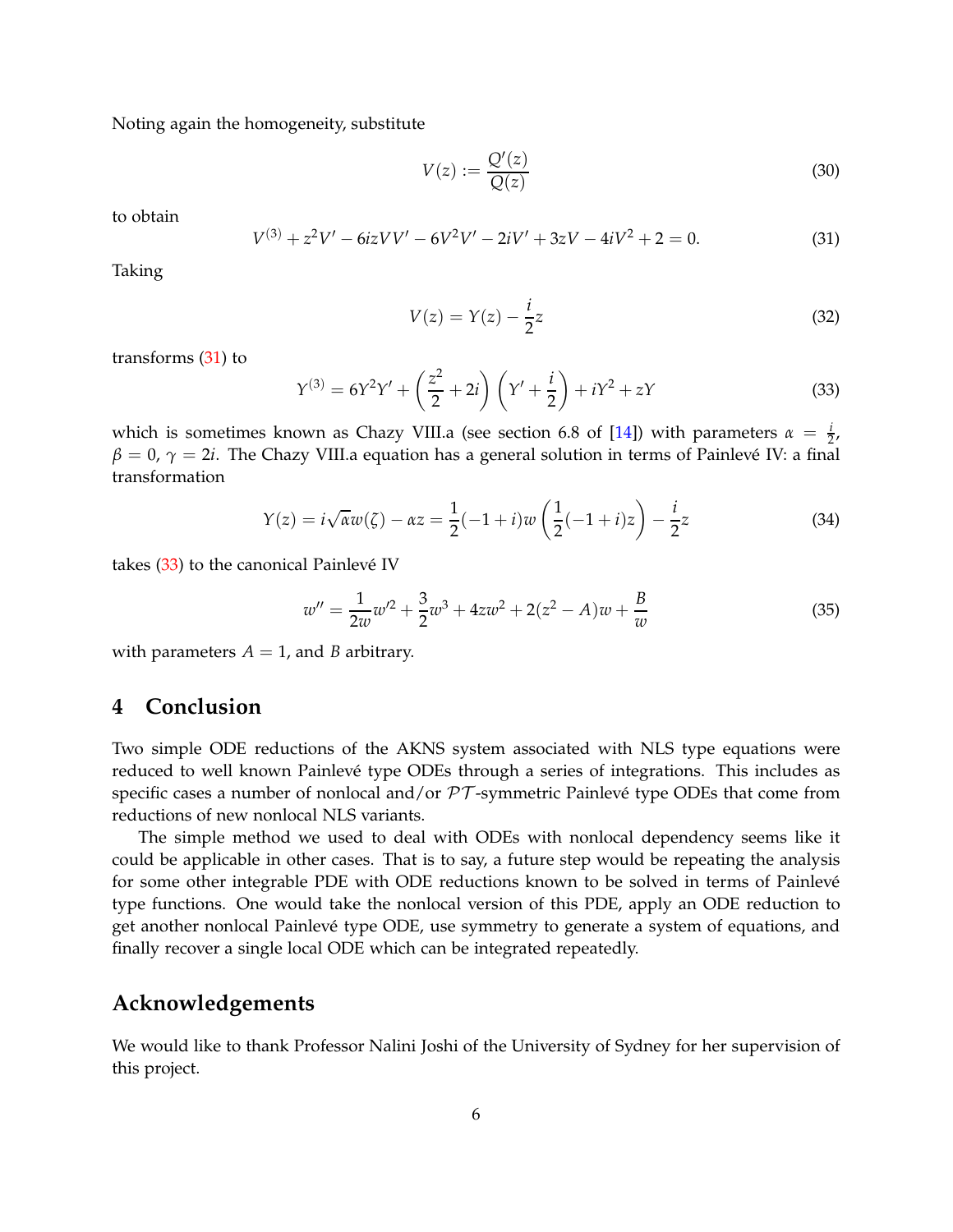# <span id="page-6-2"></span>**References**

- [1] M. J. Ablowitz, B. Prinari, and A. Trubatch. *Discrete and Continuous Nonlinear Schrödinger Systems*. Vol. 302. London Math. Soc. Lecture Note Ser. Cambridge Univ. Press, 2004.
- <span id="page-6-1"></span><span id="page-6-0"></span>[2] M. J. Ablowitz and H. Segur. *Solitons and the Inverse Scattering Transform*. Vol. 4. SIAM, 2006.
- [3] M. J. Ablowitz. *Solitons, Nonlinear Evolution Equations and Inverse Scattering*. Vol. 149. London Math. Soc. Lecture Note Ser. Cambridge: Cambridge Univ. Press, 1991.
- <span id="page-6-4"></span>[4] M. J. Ablowitz and Z. H. Musslimani. "Integrable nonlocal nonlinear Schrödinger equation". In: *Phys. Rev. Lett.* 110.6 (2013), pp. 1–5. ISSN: 00319007. DOI: [10.1103/PhysRevLett.110.064105](https://doi.org/10.1103/PhysRevLett.110.064105).
- <span id="page-6-5"></span>[5] M. J. Ablowitz and Z. H. Musslimani. "Integrable nonlocal nonlinear equations". In: *Stud. Appl. Math.* 139.1 (2017), pp. 7–59. issn: 14679590. doi: [10.1111/sapm.12153](https://doi.org/10.1111/sapm.12153). arXiv: [1610.02594](https://arxiv.org/abs/1610.02594).
- <span id="page-6-6"></span>[6] C. M. Bender. "Introduction to  $\mathcal{PT}$ -symmetric quantum the-<br>ory". In: Contemporary Physics 46.4 (2005), pp. 277–292. por: Contemporary Physics 46.4 (2005), pp. 277–292. poi: [10.1080/00107500072632](https://doi.org/10.1080/00107500072632). eprint: <https://doi.org/10.1080/00107500072632>. url: <https://doi.org/10.1080/00107500072632>.
- <span id="page-6-12"></span>[7] M. Boiti and F. Pempinelli. "Nonlinear Schrödinger equation, Bäcklund transformations and Painlevé transcendents". In: *Il Nuovo Cimento B (1971-1996)* 59.1 (1980), pp. 40–58. issn: 1826-9877. doi: [10.1007/BF02739045](https://doi.org/10.1007/BF02739045). url: <https://doi.org/10.1007/BF02739045>.
- <span id="page-6-14"></span><span id="page-6-13"></span>[8] R. Busam and E. Freitag. *Complex Analysis*. Springer, 2009.
- [9] M. Can. "On the relation between nonlinear Schrödinger equation and Painlevé IV equation". In: *Il Nuovo Cimento* 106.2 (1991), pp. 205–207. issn: 03693554. doi: [10.1007/BF02827336](https://doi.org/10.1007/BF02827336).
- <span id="page-6-11"></span>[10] P. A. Clarkson. "Open problems for Painlevé equations". In: *SIGMA Symmetry Integrability Geom. Methods Appl.* 15 (2019), p. 006.
- <span id="page-6-8"></span>[11] P. A. Clarkson. "Painlevé equations - nonlinear special functions". In: *Orthogonal Polynomials and Special Functions: Computation and Applications*. Ed. by W. V. A. F. Marcellán. Vol. 1883. Lecture Notes in Math. Springer, 2006, pp. 331–411.
- <span id="page-6-10"></span><span id="page-6-9"></span>[12] R. Conte. *The Painlevé Property: One Century Later*. Springer, 2012.
- <span id="page-6-15"></span>[13] R. Conte and M. Musette. *The Painlevé Handbook*. Springer, 2008.
- [14] C. M. Cosgrove. "Chazy classes IX-XI of third-order differential equations". In: *Stud. Appl. Math.* 104.3 (2000), pp. 171-228. ISSN: 00222526. DOI: [10.1111/1467-9590.00134](https://doi.org/10.1111/1467-9590.00134).
- <span id="page-6-3"></span>[15] F. Dalfovo, S. Giorgini, L. P. Pitaevskii, and S. Stringari. "Theory of Bose-Einstein condensation in trapped gases". In: *Rev. Modern Phys.* 71.3 (1999), p. 463.
- <span id="page-6-7"></span>[16] T. Gadzhimuradov and A. Agalarov. "Towards a gauge-equivalent magnetic structure of the nonlocal nonlinear Schrödinger equation". In: *Phys. Rev. A* 93.6 (2016), p. 062124.